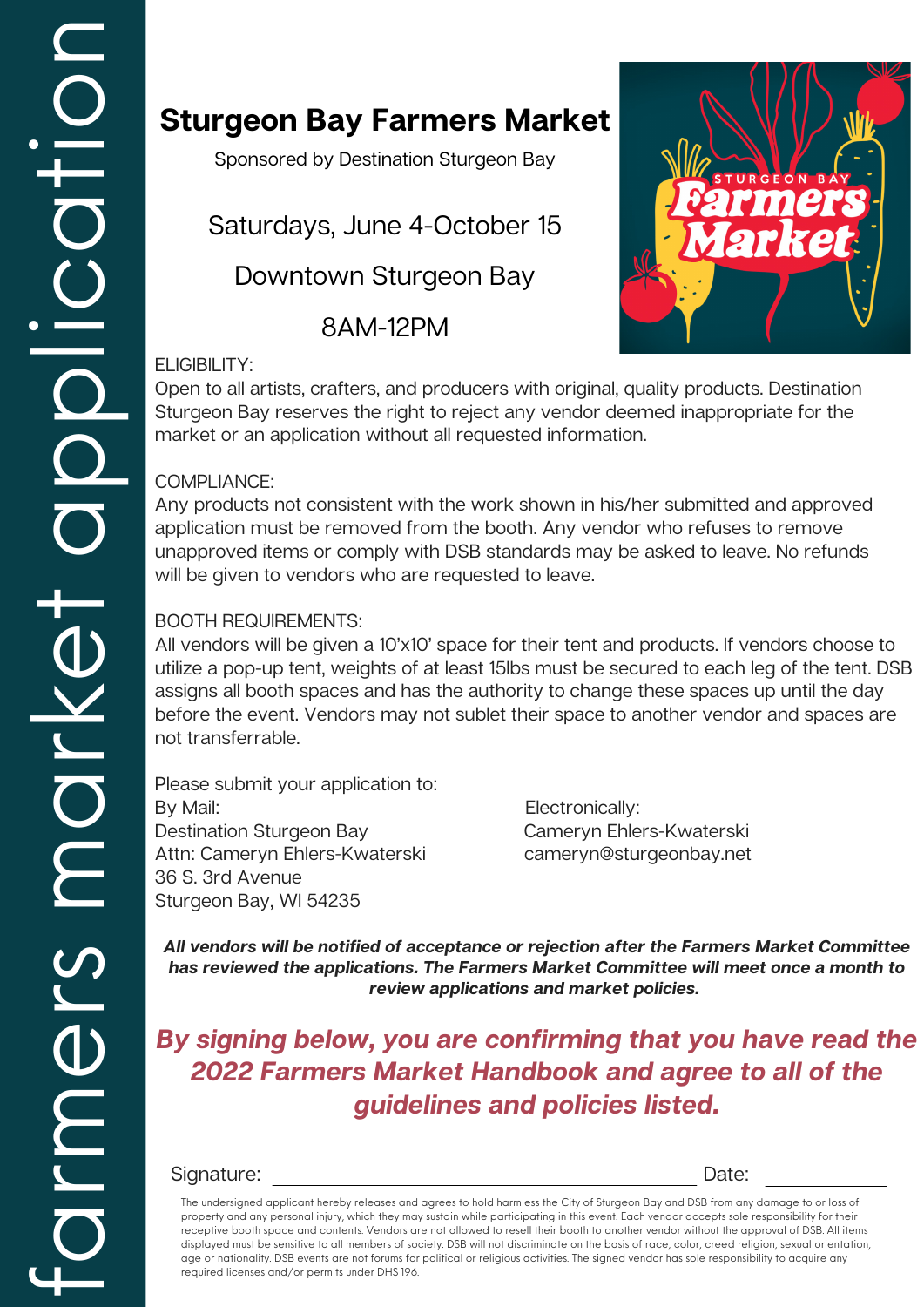# **Sturgeon Bay Farmers Market**

Vendor Information

| Cell Phone: _______________________________Email: ______________________________                                                                                                    |  |  |  |
|-------------------------------------------------------------------------------------------------------------------------------------------------------------------------------------|--|--|--|
| Preferred method of contact:     Phone     Email     Text                                                                                                                           |  |  |  |
| List the products/type of products you sell:                                                                                                                                        |  |  |  |
|                                                                                                                                                                                     |  |  |  |
|                                                                                                                                                                                     |  |  |  |
| Only items listed will be approved to be sold at the market. Please attached additional product lists if necessary.                                                                 |  |  |  |
| E-commerce/Promotional Channels:                                                                                                                                                    |  |  |  |
|                                                                                                                                                                                     |  |  |  |
|                                                                                                                                                                                     |  |  |  |
|                                                                                                                                                                                     |  |  |  |
|                                                                                                                                                                                     |  |  |  |
| We do not use Social Media                                                                                                                                                          |  |  |  |
|                                                                                                                                                                                     |  |  |  |
| I am a:                                                                                                                                                                             |  |  |  |
| New Vendor<br><b>Returning Vendor</b><br>Returning Vendors must be in good standing to be eligible to be a 2022 market vendor                                                       |  |  |  |
| Please select one of the following:                                                                                                                                                 |  |  |  |
| Daily Vendor                                                                                                                                                                        |  |  |  |
| \$25/week, per 10'x10' space<br>Prices increase for peak weekends, \$50/week (July 2, August 6, September 17, 2022, for daily vendors only)                                         |  |  |  |
| <b>Annual Vendor</b>                                                                                                                                                                |  |  |  |
| \$175/20-week season, per 10'x10' space                                                                                                                                             |  |  |  |
| (each additional 10x10 will be charged at \$100/per 10 ft)<br>At least 50% of your vendor fee must be paid by May 1, 2022. 100% of your vendor fee must be paid by July 1, 2022     |  |  |  |
| Payment can be received via cash, check or credit card. Checks can be made out to<br>Destination Sturgeon Bay (DSB). An online payment option is also available on SturgeonBay.net. |  |  |  |